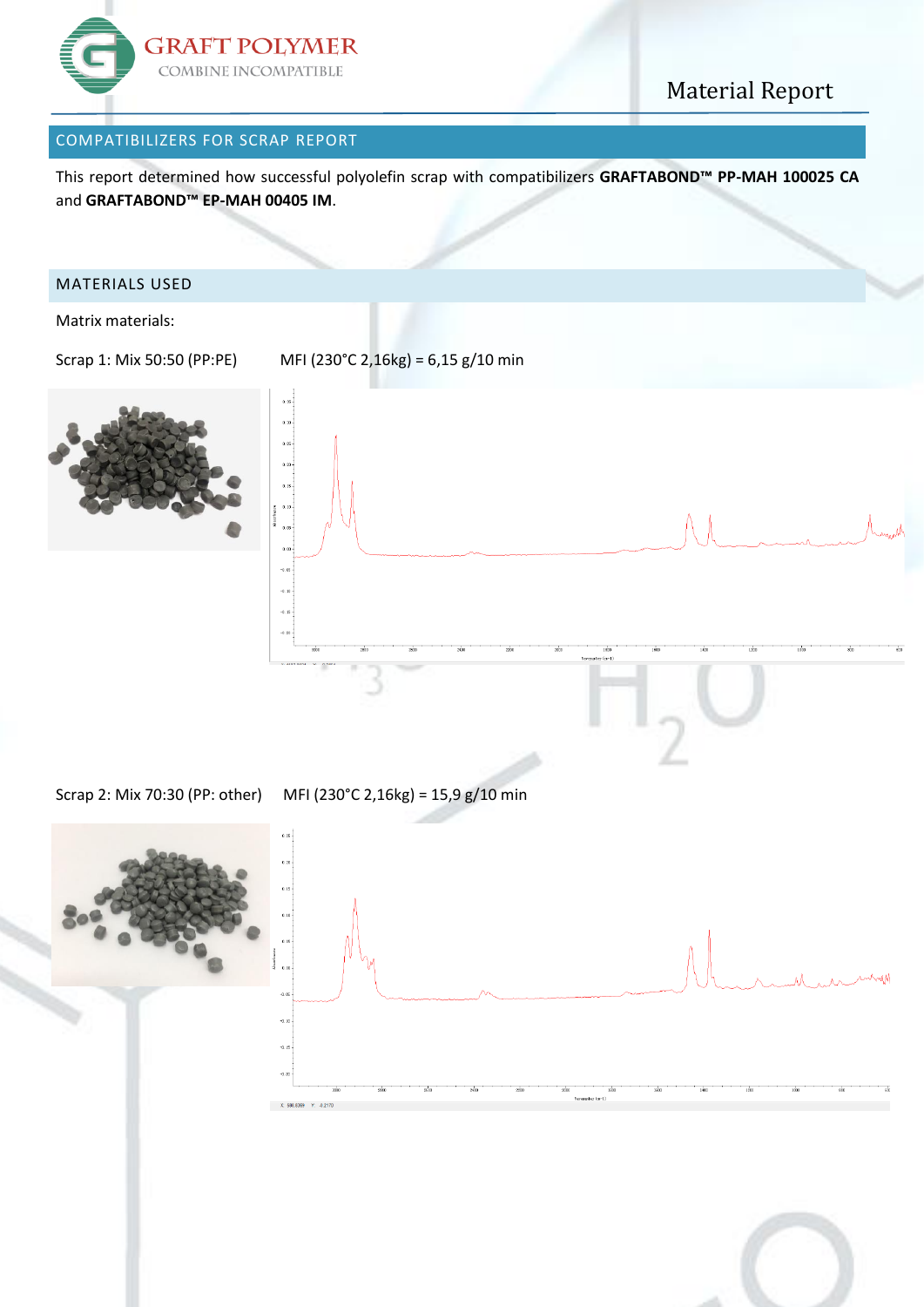### Material Report

#### TESTS PERFORMED

- Checked the composition of the scrap with FTIR-ATR spectroscopy,
- Extruded with 2% GRAFTABOND™ PP-MAH 100025 CA and 3% GRAFTABOND™ EP-MAH 00405 IM.
- Extruded with 2% GRAFTABOND™ PP-MAH 100025 CA and 5% GRAFTABOND™ EP-MAH 00405 IM.
- Specimen for mechanical tests were then injection molded.

#### Properties tested:

- Melt flow index, in accordance with ISO 1133.
- Tensile properties, in accordance with ISO 527 (Specimen size A1, 50 mm/min).
- Charpy impact strength, in accordance with ISO 179 (Specimen 1eA, 4J hammer).

#### RESULTS

 $\overline{\phantom{a}}$ 

**Scrap 1**

| Property                      | Units             | No<br>compatibilizer | 2% PP-MAH 100025 CA &<br>3% EP-MAH 00405 IM | 2% PP-MAH 100025 CA &<br>5% EP-MAH 00405 IM |
|-------------------------------|-------------------|----------------------|---------------------------------------------|---------------------------------------------|
| Max. Tensile<br><b>Stress</b> | <b>MPa</b>        | $20,3 + 0,3$         | $19,2 +0,6$                                 | $18 + 0.4$                                  |
| Elongation at<br><b>Break</b> | %                 | $11,2 +0,9$          | $18,7+2,4$                                  | $24,0+2,0$                                  |
| Charpy Impact<br>Strength     | kJ/m <sup>2</sup> | $4,1 \pm 0,8$        | $8,3 \pm 1,2$                               | $11,1 + 1,0$                                |
|                               |                   |                      |                                             |                                             |

#### **Scrap 2**

| Property                      | Units             | No.<br>compatibilizer | 2% PP-MAH 100025 CA &<br>3% EP-MAH 00405 IM | 2% PP-MAH 100025 CA &<br>5% EP-MAH 00405 IM |
|-------------------------------|-------------------|-----------------------|---------------------------------------------|---------------------------------------------|
| Max. Tensile<br><b>Stress</b> | <b>MPa</b>        | $25,3 +0,3$           | $24,3 +0,6$                                 | $23,2 \pm 0,4$                              |
| Elongation at<br><b>Break</b> | %                 | $12,1 + 0,9$          | $14,2 +2,4$                                 | $18,4 +0,5$                                 |
| Charpy Impact<br>Strength     | kJ/m <sup>2</sup> | $5,1 \pm 0,8$         | $6,2 \pm 1,0$                               | $7,9 + 1,0$                                 |